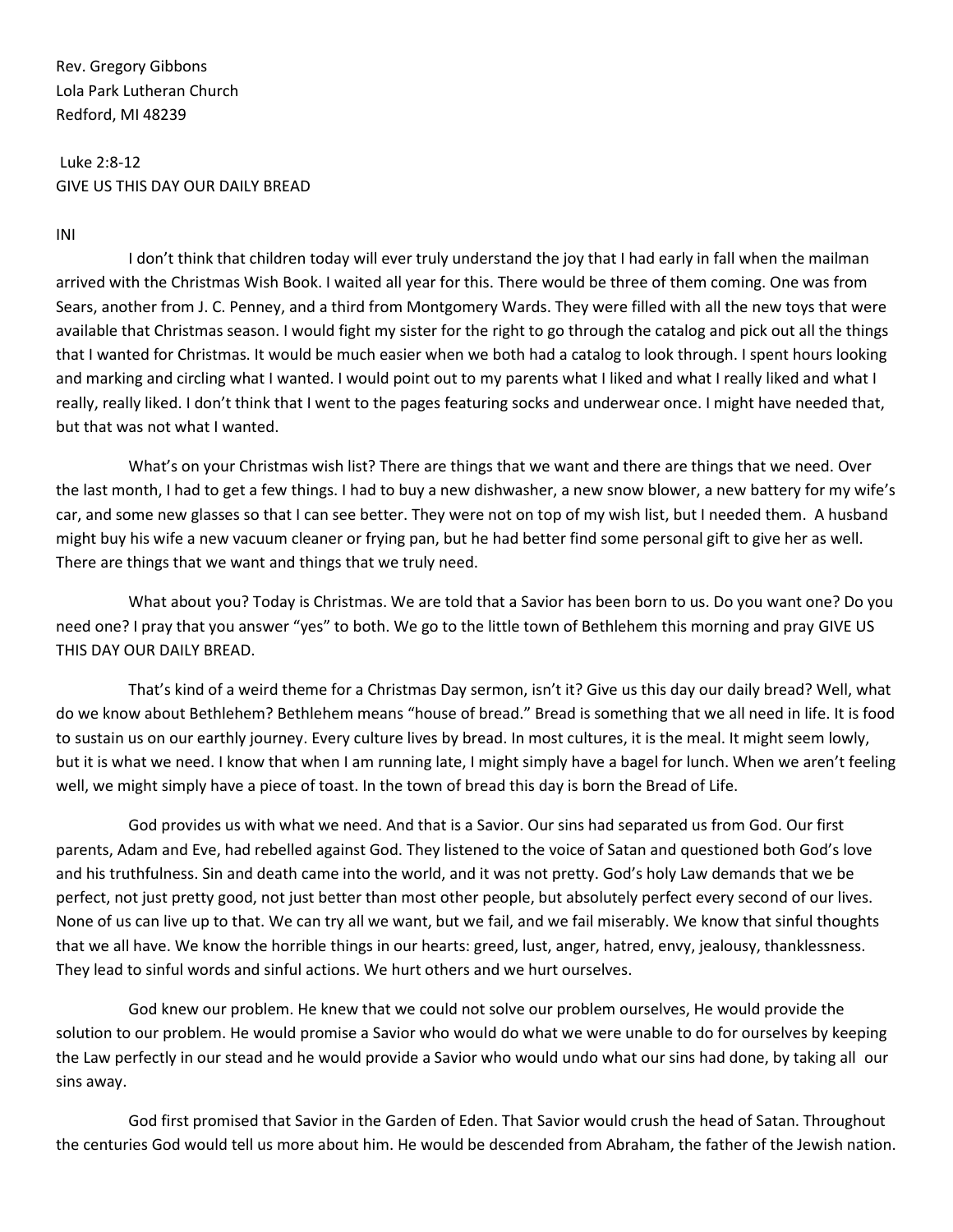He would be a prophet greater than Moses, a High Priest in the order of Melchizedek, a king descended from David who would have an eternal kingdom. He would be born of a virgin. And he would be born in Bethlehem.

Bethlehem was significant. It was a little town just outside of Jerusalem. 700 years before the birth of Jesus, we hear the words of Micah the prophet: "But you Bethlehem Ephrathah, though you are small among the clans of Judah, out of you will come for me one who will be ruler over Israel, whose origins are from of old, from ancient times." Have you ever stopped and thought about those words? There are many who question the validity and truthfulness of the Scriptures. Prophecies need to be fulfilled, don't they? What if someone today said that the Savior would be born in the town of Frankenmuth and 700 years would pass. We probably wouldn't bet money that the prophecy would come true. We can't even be sure that Frankenmuth or the United States will be around 700 years from now. Yet God names the place, and everything is fulfilled.

Yes, Bethlehem is the town. It was the birthplace of David, the greatest King of Israel. Yet there would be an even greater king who would be born there. He would have an everlasting kingdom. He would come from the seemingly dead stump of David's line. From the house of bread would come the Bread of Life.

God works in mysterious ways. On Christmas Eve, we retrace the journey of Mary and Joseph. They lived in a little town in Galilee some hundred miles north. Mary was pregnant and expecting a child. Why would they go to Bethlehem in Judea? Caesar Augustus issued a decree that all the world should be taxed. A census would be taken of the entire Roman world. Every family had to go to the city or community where it had originated. Since both Joseph and Mary were descended from David, they were compelled to make the journey to Bethlehem. God would use this heathen ruler to carry out his divine purpose.

Bethlehem was a nice, quiet, sleepy little town. It was not Jerusalem, a city where one would expect the Savior to be born. God's ways are not our ways. God uses the simple things of this world to shame the proud and the strong. His Son would be born in all humility. He would be born in a lowly stable or cave. He would be wrapped in strips of cloth and his first bed was a manger, a feeding trough for animals.

And yet that child was God himself. He was the Word made flesh. He was the one who brought all things into being. He was God from all eternity. He never stopped being God. He would show his power as God many times throughout his ministry. But the Creator would become a creature. He would become one of us. He would have a human body. He would eat and drink. He would sleep. He would experience everything that we do. God knows what we are going through, He experienced it in his Son. Jesus would know the pain of rejection. He would know physical pain. He would know how sin affects us and those around us. He would come to free us from sin. God would become man. That truly is a mystery that our human reason cannot unravel.

Then ponder what God did after his Son was born. God would announce this birth to the shepherds living out in the fields. These were common, everyday people. We don't know the name of a single one of them, yet they were the recipients of this good news. It wasn't the wealthy or the powerful. It wasn't kings or princes. It was shepherds.

God sent an angel to announce this news. "Do not be afraid. I bring you good news of great joy that shall be for all people. Today in the town of David a Savior has been born to you; he is Christ the Lord." Why would they be afraid? It wasn't about little things like the price of sheep or wolves or other physical dangers to them or even worrying about paying those new taxes that Caesar was demanding. They were now in the presence of God's holy angel, and they were unworthy. They were sinful human beings and their sins left them naked and exposed. They were surrounded by the glory of God.

But they could now put their fears away. God had good news of great joy for them and for all people. A Savior had been born that very night. He was not just a Savior. He was their Savior. We can only imagine all the emotions